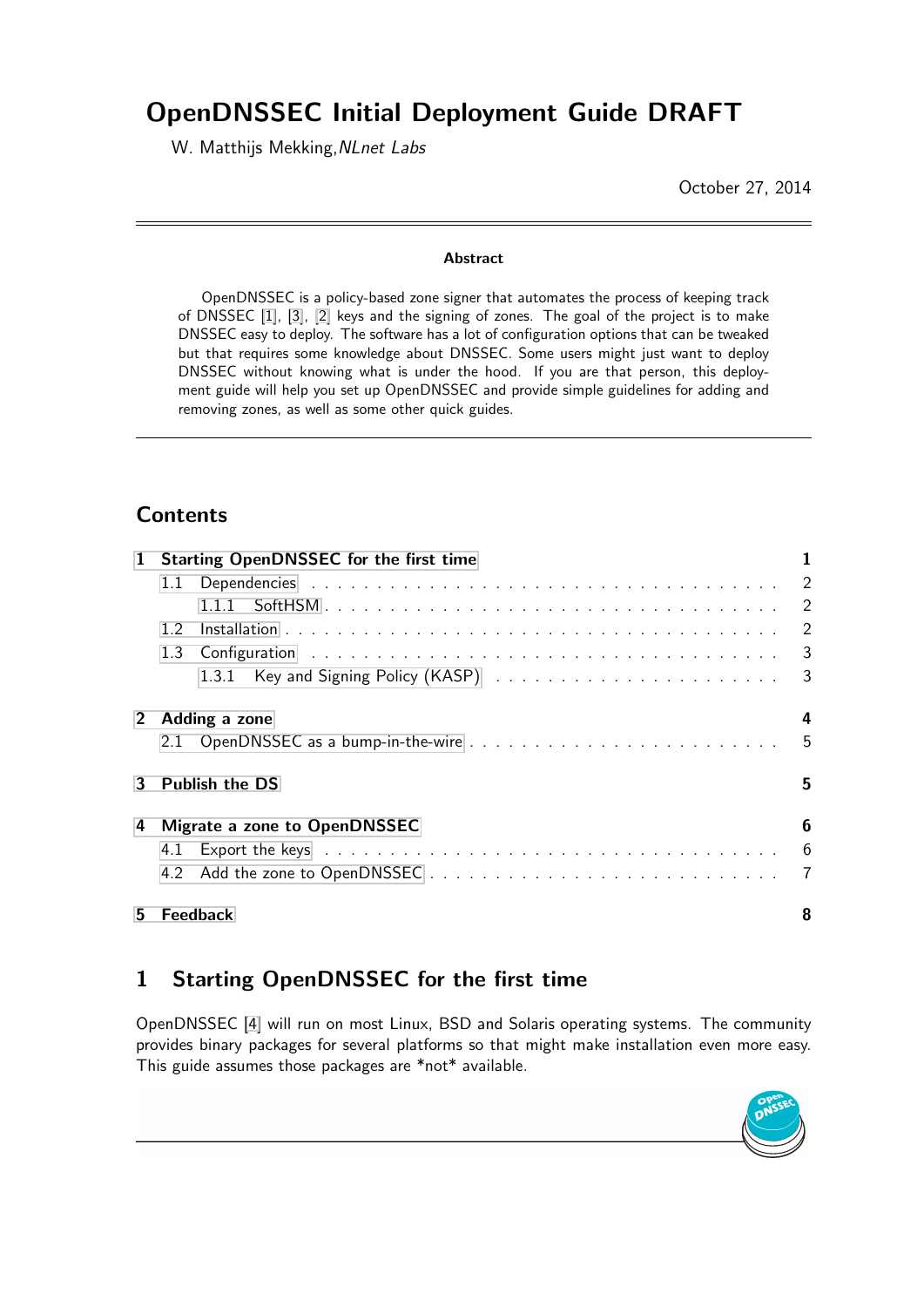## <span id="page-1-0"></span>1.1 Dependencies

If you have found a nice system to run OpenDNSSEC on, it is time to install its dependencies. OpenDNSSEC relies on a database backend and currently supports MySQL and SQLite. MySQL is recommended because SQLite doesn't scale well and has some known locking issues. Furthermore, OpenDNSSEC depends on:

- Idns, version 1.6.12 and up with the exceptions of 1.6.14 and 1.6.15;
- libxml2, libxml2-dev, libxml2-utils, version 2.6.16 and up.

### <span id="page-1-1"></span>1.1.1 SoftHSM

OpenDNSSEC also requires a Hardware Security Module (HSM). These things may be expensive, but you can use SoftHSM, a software-only implementation of an HSM, as an alternative.

SoftHSM depends on Botan (a cryptographic library) version 1.8.5 or greater, and SQLite version 3.3.9 or greater. Install SoftHSM with:

```
$ tar -xzf softhsm-X.Y.Z.tar.gz
$ cd softhsm-X.Y.Z
$ ./configure
$ make
$ make install
```
By default, the binary will be installed in  $/$ usr $/$ local $/$ bin $/$  and the configuration is expected to be at /etc/softhsm.conf. Open the file and specify a slot for OpenDNSSEC. For example:

```
# SoftHSM slots
0:/var/lib/softhsm/slot0.db
```
The token database does not exist at this stage. You need to initalize it with:

```
$ softhsm --init-token --slot 0 --label "OpenDNSSEC"
```
When prompted, fill in a SO (Security Officer) PIN and user PIN. Remember it, you will need to configure it for OpenDNSSEC. The SO PIN can be used to re-initalize the token. The user PIN is handed out to OpenDNSSEC. If your company does not have a SO, just pick the same PIN for both roles.

Make sure OpenDNSSEC has permission to access the token database.

```
$ chown opendnssec /var/lib/softhsm/slot0.db
$ chgrp opendnssec /var/lib/softhsm/slot0.db
```
### <span id="page-1-2"></span>1.2 Installation

Run these commands to install OpenDNSSEC:

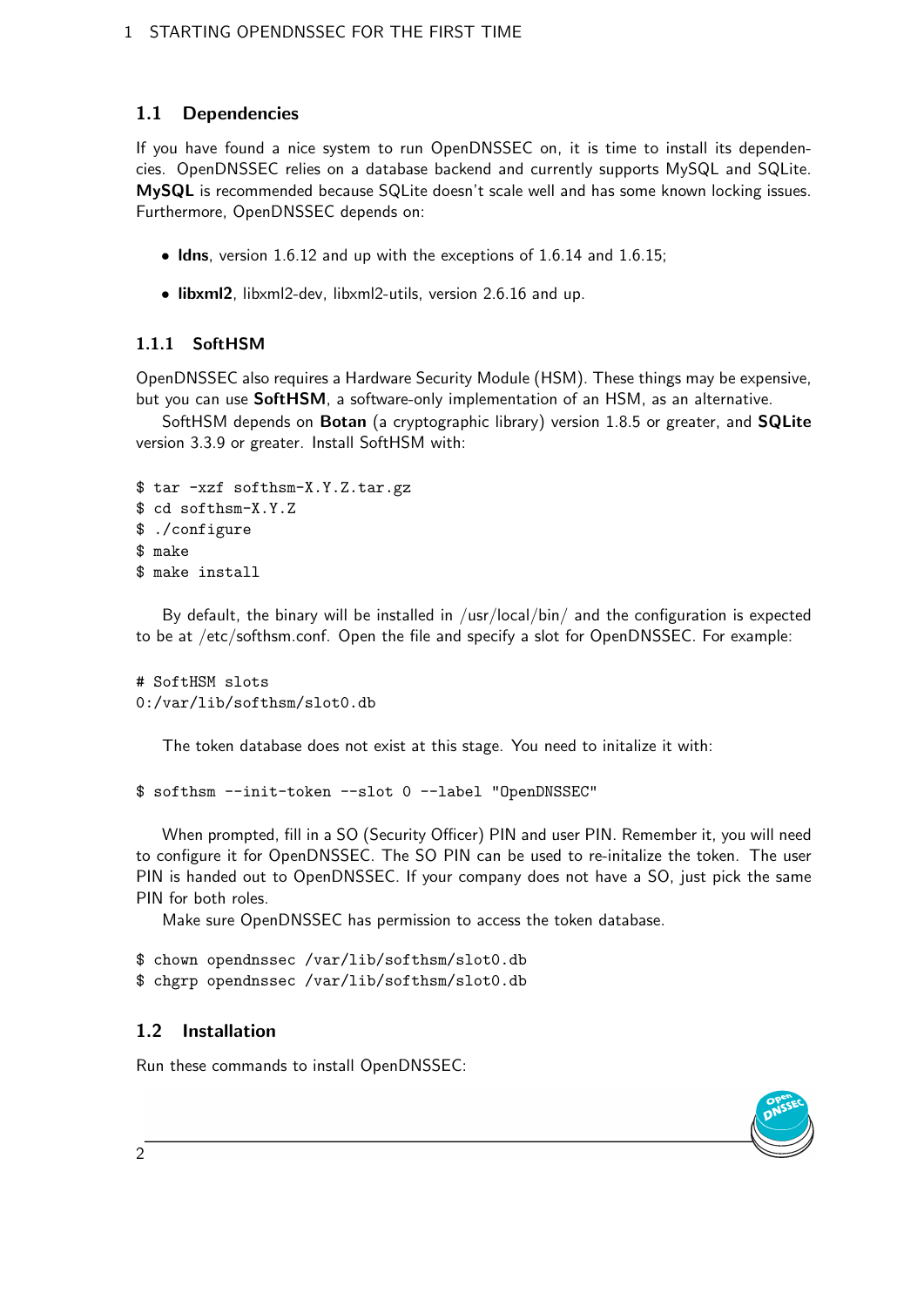```
$ tar -xzf opendnssec-X.Y.Z.tar.gz
$ cd OpenDNSSEC-X.Y.Z
$ ./configure
$ make
$ make install
```
By default, the binaries will be installed in /usr/local/bin/ and /usr/local/sbin/. The configuration files are located in the /etc/opendnssec/ directory. The working directories are under /var/opendnssec/.

### <span id="page-2-0"></span>1.3 Configuration

The default configuration installs good default values for anyone who just wants to sign their domains with DNSSEC. There are four configuration files for the basic OpenDNSSEC installation:

- conf.xml which is the overall configuration of the system;
- kasp.xml which contains the policy of signing;
- zonelist.xml where you list all the zones that you are going to sign;
- addns.xml (per zone, optional) for zone transfers.

For now, we only need to edit conf.xml because we need to configure the HSM, in our case SoftHSM. Make the Repository part look like:

```
<Repository name="SoftHSM">
```

```
<Module>/usr/local/lib/libsofthsm.so</Module>
    <TokenLabel>OpenDNSSEC</TokenLabel>
    <PIN>XXXX</PIN>
    <SkipPublicKey/>
</Repository>
```
Here, XXXX is the user PIN you filled in [1.1.1.](#page-1-1)

#### <span id="page-2-1"></span>1.3.1 Key and Signing Policy (KASP)

The default KASP is provides good standard values for signing any zone. However, if you want to change any value, you can add a new policy here, or change values in an existing policy. For example, if your zones use the YYYYMMDDXX format for SOA SERIAL values, change the Serial parameter in kasp.xml from unixtime to datecounter:

```
<Zone>
    <PropagationDelay>PT9999S</PropagationDelay>
    <SOA><TTL>PT3600S</TTL>
         <Minimum>PT3600S</Minimum>
        <Serial>datecounter</Serial>
    \langle/SOA\rangle</Zone>
```
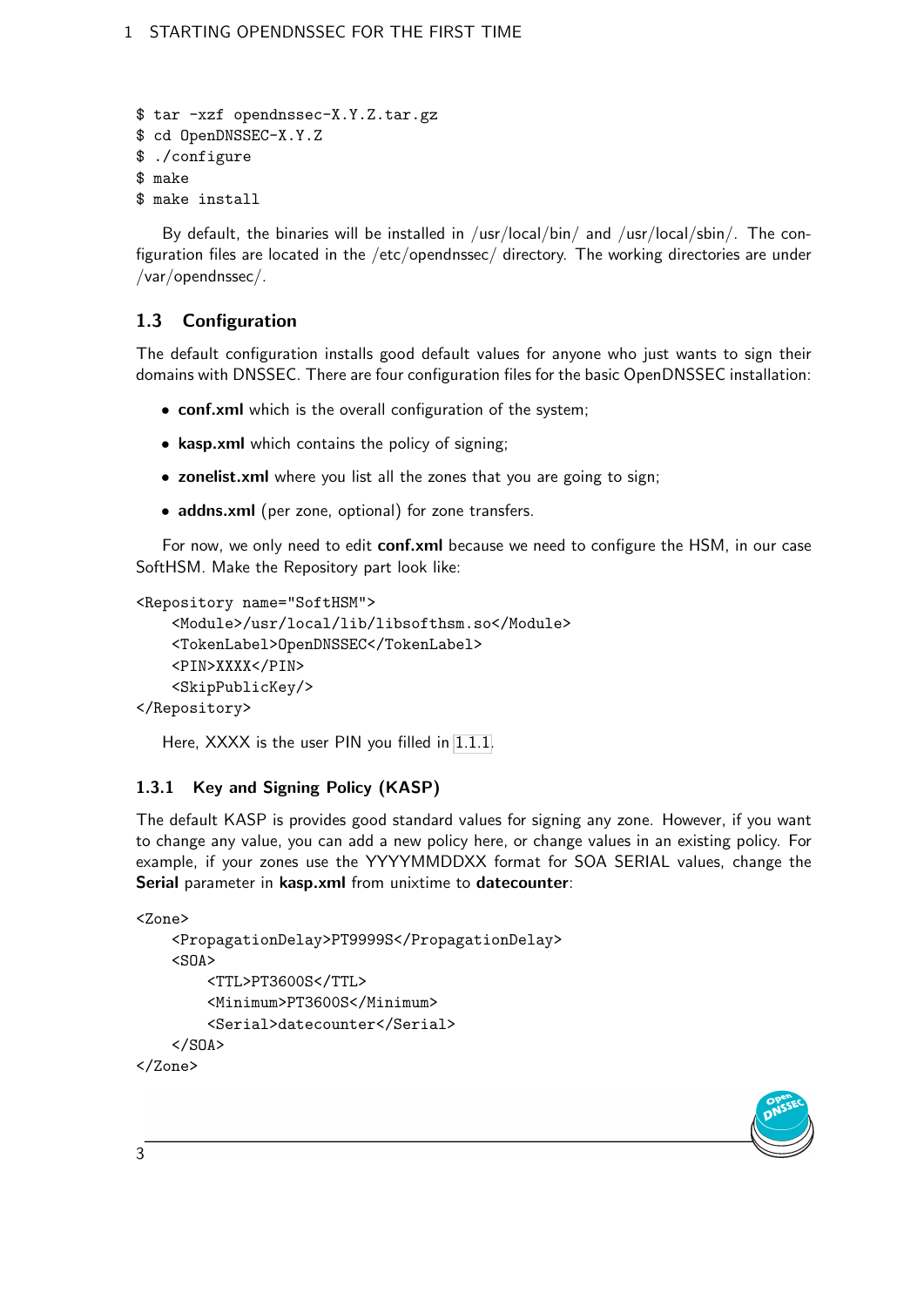For full descriptions about all the KASP parameters, see the OpenDNSSEC Wiki [\[5\]](#page-7-5).

You are now ready to start OpenDNSSEC. The very first time you need to setup the database. There is a control script that starts up two daemons: ods-enforcerd that takes care of the key management, and ods-signerd that is the actual signer. Run:

```
$ ods-ksmutil setup
*WARNING* This will erase all data in the database; are you sure? [y/N] y
$ ods-control start
```
Congratulations! You are now running OpenDNSSEC. Logs are going to syslog. The setup has imported the two default Key And Signing Policies (KASP), default and lab. However, no zones are imported yet.

# <span id="page-3-0"></span>2 Adding a zone

Because we did not edit the zone list zonelist.xml, we started OpenDNSSEC with no zones to sign. It is time to add the zones you want to sign. This can be done with:

\$ ods-ksmutil zone add -z example.com

This will add the zone example.com to OpenDNSSEC with the default KASP. Also by default, the signing will be file based. The signer expects the unsigned file to be at /var/opendnssec/ unsigned/example.com and puts the signed file at /var/opendnssec/signed/example.com. You can use different paths with  $-i$  (input) and  $-i$  (output). You can use a different policy with  $-i$ (policy).

If you want to use DNS zone transfers for input and output, you can set the type of adapter to DNS, -j for input and -q for output. You will need to set the input and output files to the zone transfer configuration file addns.xml, like this:

```
$ ods-ksmutil zone add -z example.com -j DNS -q DNS \
    -i /etc/opendnssec/addns.xml -o /etc/opendnssec/addns.xml
```
How to edit addns.xml for zone transfers is described in Section [2.1.](#page-4-0)

After adding (and removing) zones, you might want to export the new zonelist to reflect the changes:

```
$ ods-ksmutil zonelist export > zonelist.xml
```
The enforcer will only check once an hour to see if there is work to do, so if you want your zone to be signed right now, you need to notify the daemon:

\$ ods-ksmutil notify

And soon you will see the signed zone be written in the /var/opendnssec/signed/ directory. Notify your name server of the new zonefile so the zone will also become visible in the DNS. You can configure a notify command in conf.xml to automatically notify your name server of new zones. For example:

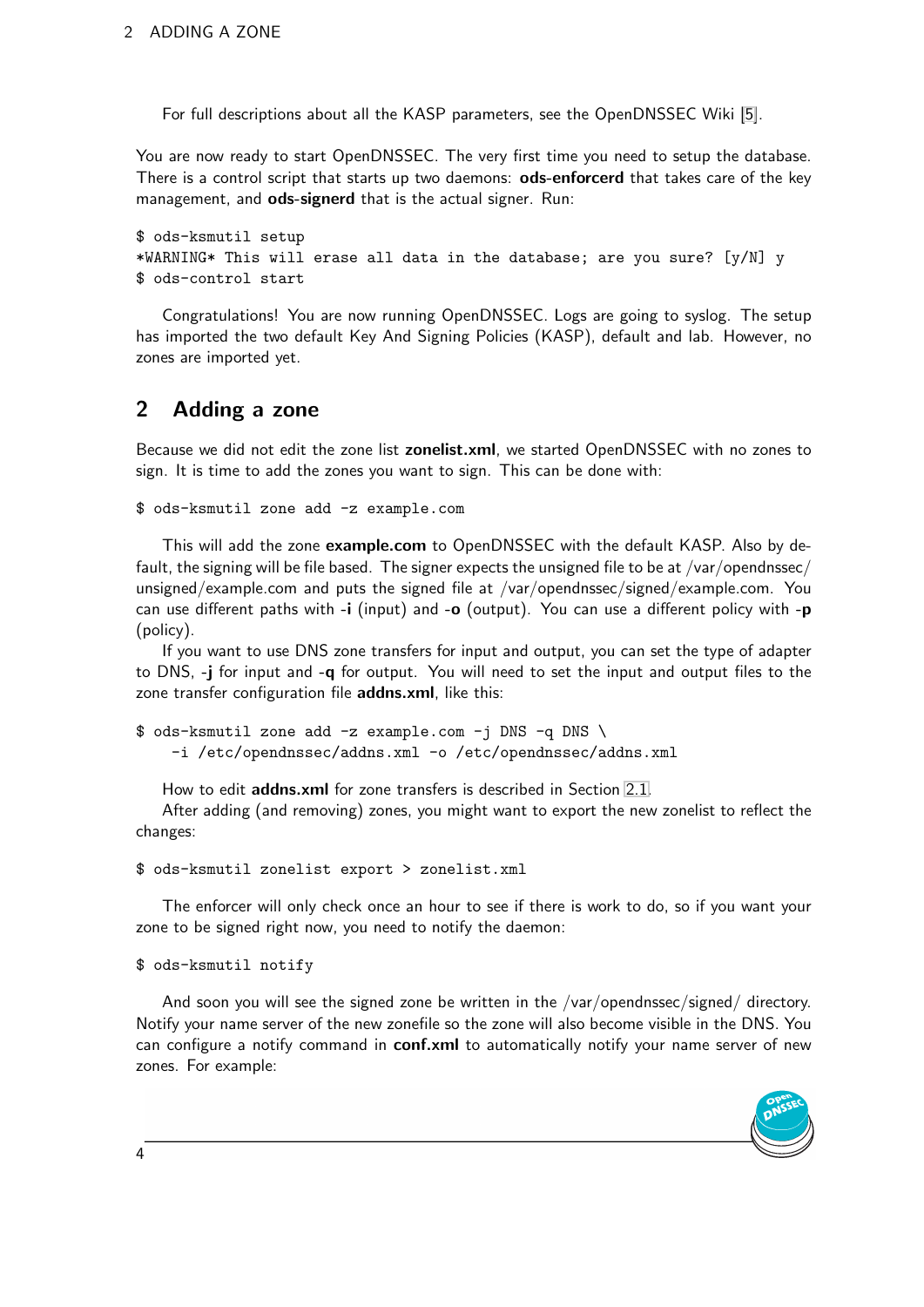```
<Configuration>
    ...
    <Signer>
    ...
        <NotifyCommand>nameserver_control_program reload %zone</NotifyCommand>
    </Signer>
</Configuration>
```
Here, %zone will be replaced with the name of the zone that has been updated, and %zonefile (not used in example) will be replaced with the name of the signed zonefile.

### <span id="page-4-0"></span>2.1 OpenDNSSEC as a bump-in-the-wire

If in Section [2](#page-3-0) you added a zone with DNS adapters instead of working on files, instead of pointing the input and output to the filenames of the unsigned and signed zones, you need to put in the zone transfer configuration file addns.xml. Here, you can set up your primary name server addresses, ports and TSIG keys (Inbound), and the same for the secondary name servers (Outbound). Replace the example values in **addns.xml.sample** installed in /etc/opendnssec/ with your own servers and keys and rename it to **addns.xml**. Also **conf.xml** needs a change: we now need a socket that listens to DNS traffic:

```
<Configuration>
```

```
...
    <Signer>
    ...
        <Listener>
            <Interface><Address>127.0.0.1</Address><Port>53</Port></Interface>
            <Interface><Address>::1</Address><Port>53</Port></Interface>
        <Listener>
    </Signer>
</Configuration>
```
The above values are also the defaults.

OpenDNSSEC can now sign incoming zone transfers (full and incremental) and also reply to SOA, AXFR and IXFR requests.

# <span id="page-4-1"></span>3 Publish the DS

If you list the keys, you might see that the key signing key (KSK) is not yet active:

| \$ ods-ksmutil key list |          |         |                          |
|-------------------------|----------|---------|--------------------------|
| Zone:                   | Keytype: | State:  | Date of next transition: |
| example.com.            | KSK      | publish | 2014-04-25 03:51:26      |
| example.com.            | 7.SK     | active  | 2014-07-23 13:51:26      |

This is because we still need to submit the DS to the parent. The DS is a record that is derived from the KSK and is published in the parent zone. This is used to build a secure chain of trust from the root zone to your zone.

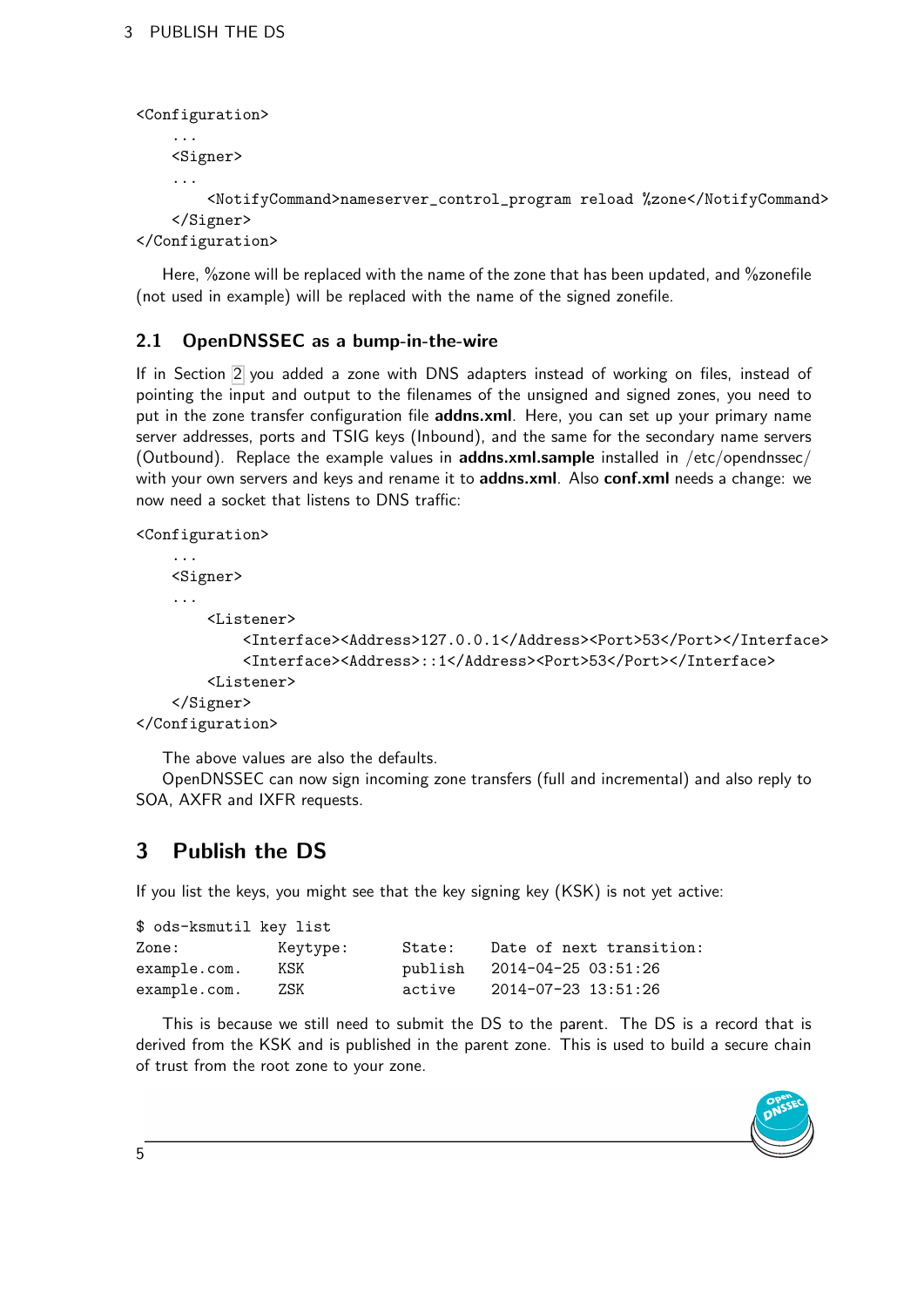#### 4 MIGRATE A ZONE TO OPENDNSSEC

In the example, OpenDNSSEC expects this to happen at 3:51 AM on the 25th of April 2014. This is 14 hours after initial signing! Why is that? The default policy has a very conservative propagation delay for the name servers: 12 hours. Take an additional hour for the TTL and one more for the publish safety parameter and it adds up. Long propagation delay or not, you would have to wait nevertheless because in order to make sure your zone does not go bogus, we will have to respect a publish safety duration and the TTL (in this case derived from the SOA MINIMUM).

If OpenDNSSEC is ready, the date of next transition will tell you waiting for ds-seen. We can now submit the DS to the parent. How you do that depends on your registrar. Usually this can be done via e-mail or through a web interface. Retrieve the DNSKEY or DS with:

\$ ods-ksmutil key export

;ready KSK DNSKEY record: example.com. 3600 IN DNSKEY 257 3 8 Aw...

\$ ods-ksmutil key export -d

;ready KSK DS record (SHA1): example.com.. 3600 IN DS 42112 8 1 8aea...

;ready KSK DS record (SHA256): example.com. 3600 IN DS 42112 8 2 a674...

If the DS shows up in the parent zone at all parent name servers, it is safe to run the key ds-seen command. This command requires the keytag of the key in question. You can see from the DNSKEY and DS records this is 42112 in this example:

\$ ods-ksmutil key ds-seen -z example.com -x 42112

Now if you run key list again, you will see the KSK is now also active. The chain-of-trust is set up!

# <span id="page-5-0"></span>4 Migrate a zone to OpenDNSSEC

It is possible that you already have your zones DNSSEC signed but want to migrate to OpenDNSSEC. How to migrate to OpenDNSSEC really depends on how your current solution looks like. This quick guide assumes that the zone is already under your operative domain.

#### <span id="page-5-1"></span>4.1 Export the keys

First of all, you need to export the keys and get them into your HSM, in this case SoftHSM. The BIND .private-key file can be convert into the PKCS#8 file format using the tool available with SoftHSM. If you have another file format, then OpenSSL probably can help you to convert it into the PKCS#8 file format.



6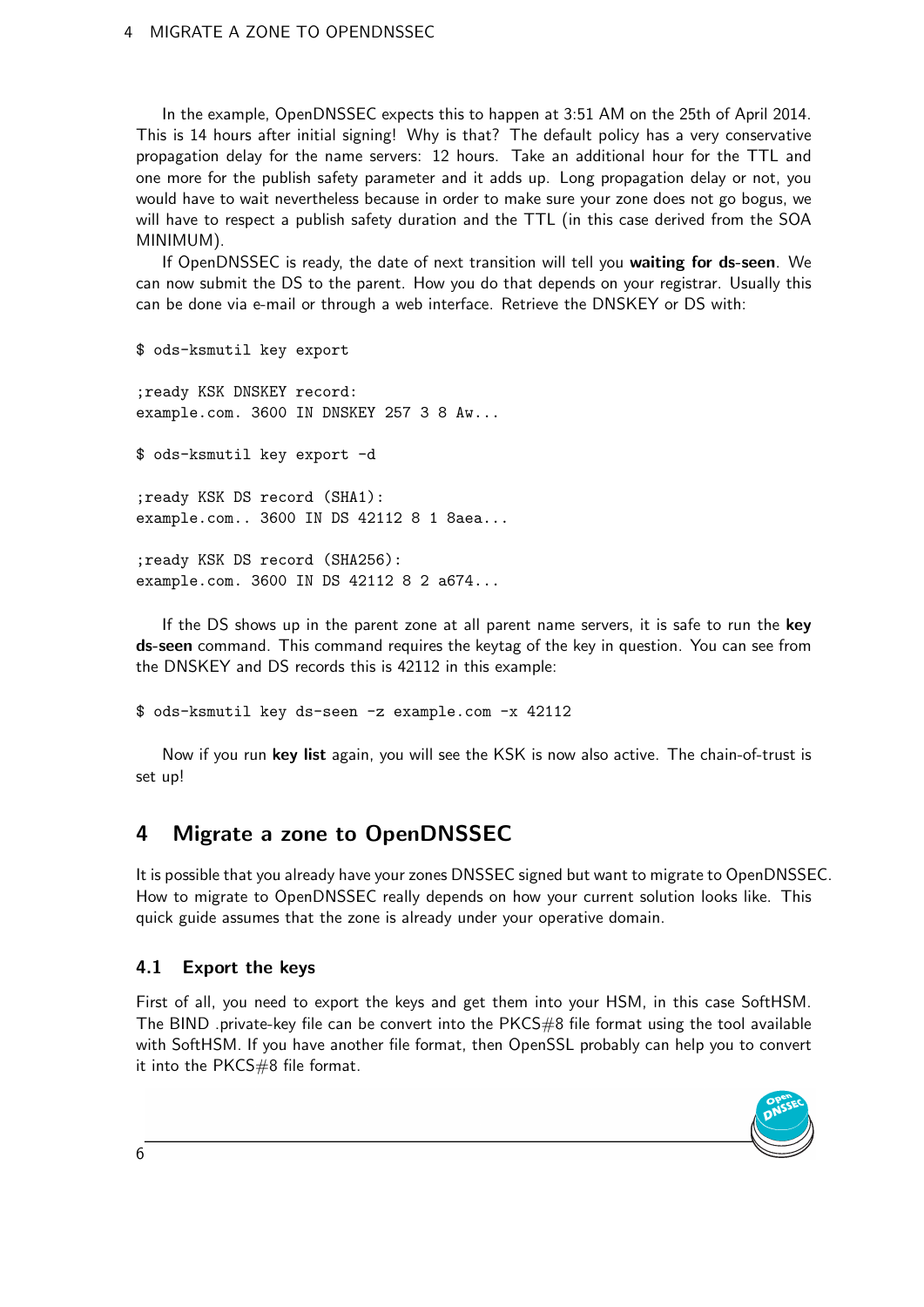```
$ softhsm-keyconv --topkcs8 --in Kexample.com.+008+42112.private --out ksk.pem
$ softhsm-keyconv --topkcs8 --in Kexample.com.+008+7938.private --out zsk.pem
```
If keys are already in a SoftHSM instance, you can export them like this:

\$ softhsm --slot 0 --pin XXXX --id b528... --export ksk.pem \$ softhsm --slot 0 --pin XXXX --id 893b... --export zsk.pem

The IDs above are shortened for readability. Copy the files to the new system. The  $PKCS#8$ files can now be imported into the SoftHSM token on that sytem:

```
$ softhsm --import ksk.pem --slot 0 --pin XXXX --label KSK --id b528...
$ softhsm --import zsk.pem --slot 0 --pin XXXX --label ZSK --id 893b...
```
#### <span id="page-6-0"></span>4.2 Add the zone to OpenDNSSEC

It is important that you stop OpenDNSSEC before adding the zone. Otherwise OpenDNSSEC will create new keys for the zone on its own, not using our imported keys. Add the zone with ods-ksmutil.

\$ ods-control stop \$ ods-ksmutil zone add -z example.com

There are two elements that are important to keep in sync:

- Key algorithms and lengths If the key algorithms in the policy does not match the algorithms and lengths of the keys on the previous system, you will break the DNSSEC chain-of-trust. Make sure that the policy used and described in kasp.xml has the same values for key algorithms and lengths (//Keys/KSK/Algorithm and //Keys/ZSK/Algorithm).
- SOA serial OpenDNSSEC maintains the SOA serial. Change the unsigned zone in such a way that the SOA serial is higher than in the current zone. This is especially important if your KASP uses counter as serial format (//Zone/SOA/Serial).

Import the keys into OpenDNSSEC. This will require quite some parameters:

- 1.  $-k$  or  $-cka$ -id The CKA ID of the key, get it with ods-ksmutil key list -v on the previous system.
- 2. -r or -repository The repository where the key is stored, from conf.xml.
- 3.  $-z$  or  $-z$  one The zone which should use the key.
- 4. -b or -bits The key length, get it from the kasp.xml on the old system.
- 5. -g or –algorithm The key algorithm, also from the kasp.xml on the old system.
- 6. -e or –keystate The starting key state, get it with ods-ksmutil key list on the previous system. If you did not run OpenDNSSEC on the previous system, make sure you are not currently rolling keys and use the keystate active.